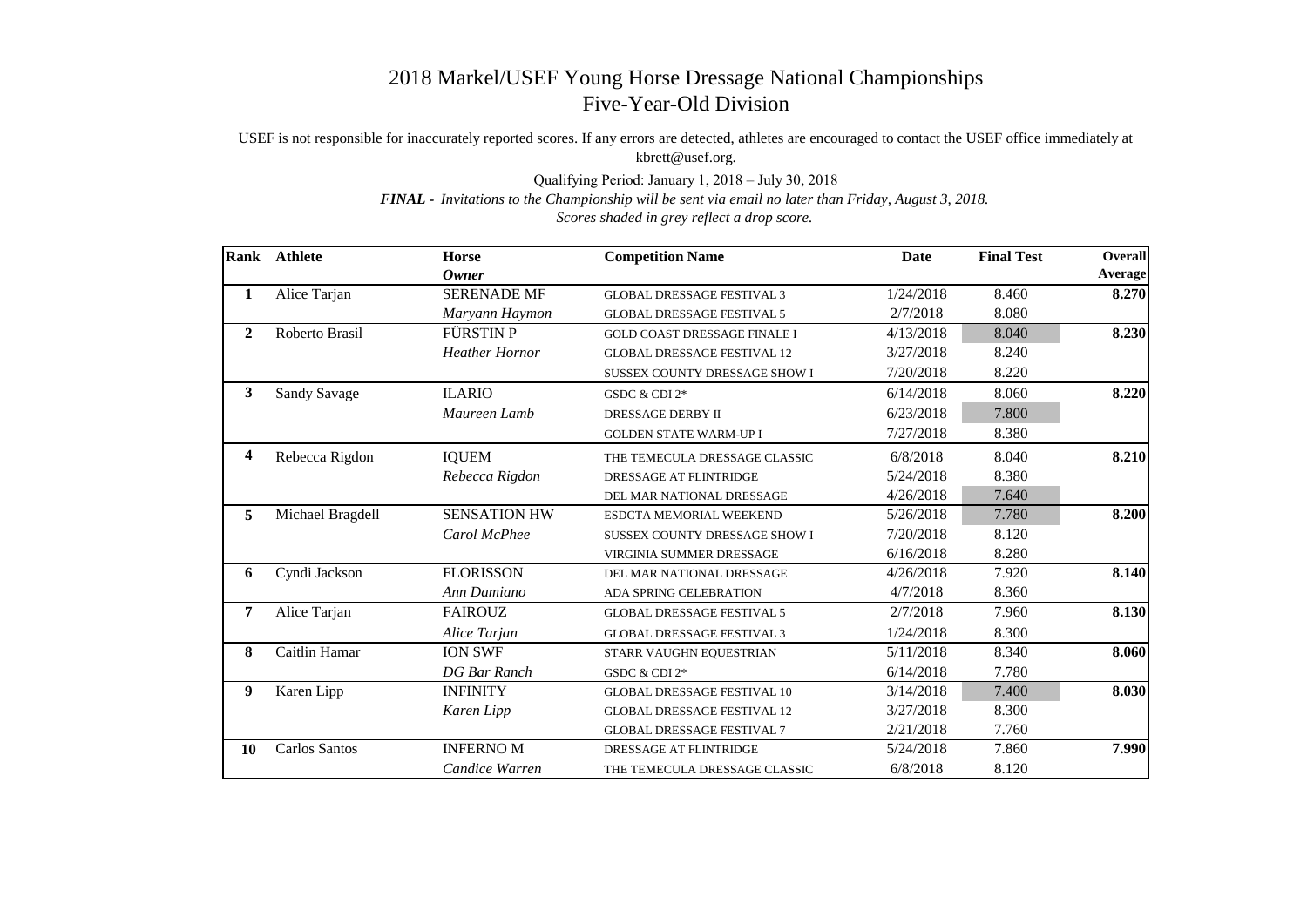|                    | Rank Athlete            | <b>Horse</b><br><b>Owner</b> | <b>Competition Name</b>            | <b>Date</b> | <b>Final Test</b> | <b>Overall</b><br><b>Average</b> |
|--------------------|-------------------------|------------------------------|------------------------------------|-------------|-------------------|----------------------------------|
| 11                 | Melissa Fladland        | <b>IM ALL IN</b>             | MID OHIO CLASSIC I                 | 7/13/2018   | 7.760             | 7.980                            |
|                    |                         | Caphri Dressage              | SILVERWOOD DRESSAGE JULY II        | 7/28/2018   | 8.200             |                                  |
| 12                 | Gail Redinger           | <b>DON FERRO</b>             | 23RD ANNUAL SPOKANE SHOW           | 5/26/2018   | 7.840             | 7.970                            |
|                    |                         | Gail Redinger                | 10TH ANNUAL SPOKANE CLASSIC        | 6/16/2018   | 7.660             |                                  |
|                    |                         |                              | 19TH ANNUAL SPOKANE CASUAL         | 7/14/2018   | 8.100             |                                  |
| 13                 | Martin Kuhn             | <b>RONIN</b>                 | CENTERLINE DRESSAGE CLASSIC I      | 6/23/2018   | 7.960             | 7.960                            |
|                    |                         | Debra Klamen                 | DRESSAGE AT LAMPLIGHT JULY         | 7/20/2018   | 7.960             |                                  |
| 14                 | Merita Hagren           | <b>SUPREMONT</b>             | <b>GLOBAL DRESSAGE FESTIVAL 7</b>  | 2/21/2018   | 7.760             | 7.933                            |
|                    |                         | Cesar Parra                  | SUSSEX COUNTY DRESSAGE SHOW I      | 7/20/2018   | 8.320             |                                  |
|                    |                         |                              | <b>GLOBAL DRESSAGE FESTIVAL 5</b>  | 2/7/2018    | 7.300             |                                  |
|                    |                         |                              | CENTERLINE EVENTS SPRING @ HITS II | 6/15/2018   | 7.720             |                                  |
| 15                 | <b>Kathy Priest</b>     | <b>FLASH DANCE</b>           | KDA SPRING WARM-UP SHOW            | 5/25/2018   | 8.140             | 7.910                            |
|                    |                         | <b>Kathy Priest</b>          | KDA SUMMER CLASSIC I               | 7/6/2018    | 7.680             |                                  |
| 15                 | <b>Kathy Priest</b>     | <b>IRINTHA</b>               | KDA SUMMER CLASSIC I               | 7/6/2018    | 7.840             | 7.910                            |
|                    |                         | <b>Kathy Priest</b>          | KDA SPRING WARM-UP SHOW            | 5/25/2018   | 7.980             |                                  |
| <b>Alternates:</b> |                         |                              |                                    |             |                   |                                  |
| 17                 | Kai Handt               | <b>VALENDERO 2</b>           | TEXAS ROSE DRESSAGE CLASSIC I      | 4/6/2018    | 7.840             | 7.870                            |
|                    |                         | Kai Handt                    | HDS SUMMER SHOW I                  | 6/9/2018    | 7.300             |                                  |
|                    |                         |                              | FORT WORTH COWTOWN DRESSAGE I      | 3/24/2018   | 7.900             |                                  |
| 18                 | Jessica Starck          | MW I'M THE                   | SUSSEX COUNTY DRESSAGE SHOW I      | 7/20/2018   | 7.640             | 7.850                            |
|                    |                         | <b>LADY TEXEL</b>            | MAPLEWOOD WARMBLOODS               | 7/27/2018   | 8.000             |                                  |
|                    |                         | Jennifer Vanover             | YOUNG HORSE DRESSAGE AT MWW        | 6/2/2018    | 7.700             |                                  |
| 19                 | Wanja Gerlach           | <b>SHAN JOAQUIN</b>          | CAPITAL DRESSAGE CLASSIC           | 6/2/2018    | 8.040             | 7.810                            |
|                    |                         | <b>Bonnie Sink</b>           | LEXINGTON SPRING DRESSAGE          | 5/19/2018   | 7.320             |                                  |
|                    |                         |                              | <b>VIRGINIA SUMMER DRESSAGE</b>    | 6/16/2018   | 7.580             |                                  |
| 20                 | Anna Wood               | <b>ROMULUS</b>               | DRESSAGE AT FLINTRIDGE             | 5/24/2018   | 7.580             | 7.790                            |
|                    |                         | Anna Wood                    | <b>GOLDEN STATE WARM-UP I</b>      | 7/27/2018   | 7.880             |                                  |
|                    |                         |                              | DEL MAR NATIONAL DRESSAGE          | 4/26/2018   | 7.700             |                                  |
| 21                 | <b>Christian Garweg</b> | <b>DON NOBLESSE</b>          | VADA/NOVA SUMMER FESTIVAL          | 6/9/2018    | 7.800             | 7.720                            |
|                    |                         | <b>Christian Garweg</b>      | SUSSEX COUNTY DRESSAGE SHOW I      | 7/20/2018   | 7.640             |                                  |
|                    |                         |                              | VIRGINIA SUMMER DRESSAGE           | 6/16/2018   | 7.640             |                                  |
| 22                 | Lauren Chumley          | <b>SANTA BARBARA</b>         | WINDY HOLLOW HUNT                  | 6/8/2018    | 7.380             | 7.690                            |
|                    |                         | Katie Bryant                 | MAPLEWOOD WARMBLOODS               | 7/27/2018   | 7.900             |                                  |
|                    |                         |                              | DRESSAGE AT STONE TAVERN I         | 7/6/2018    | 7.480             |                                  |
| 23                 | Kate Mikulay            | <b>FRIEDRICH</b>             | DRESSAGE LITE                      | 6/22/2018   | 7.580             | 7.670                            |
|                    |                         | Julia Jensen                 | DRESSAGE AT LAMPLIGHT JULY         | 7/20/2018   | 7.120             |                                  |
|                    |                         |                              | DRESSAGE AT LAMPLIGHT              | 5/19/2018   | 7.760             |                                  |